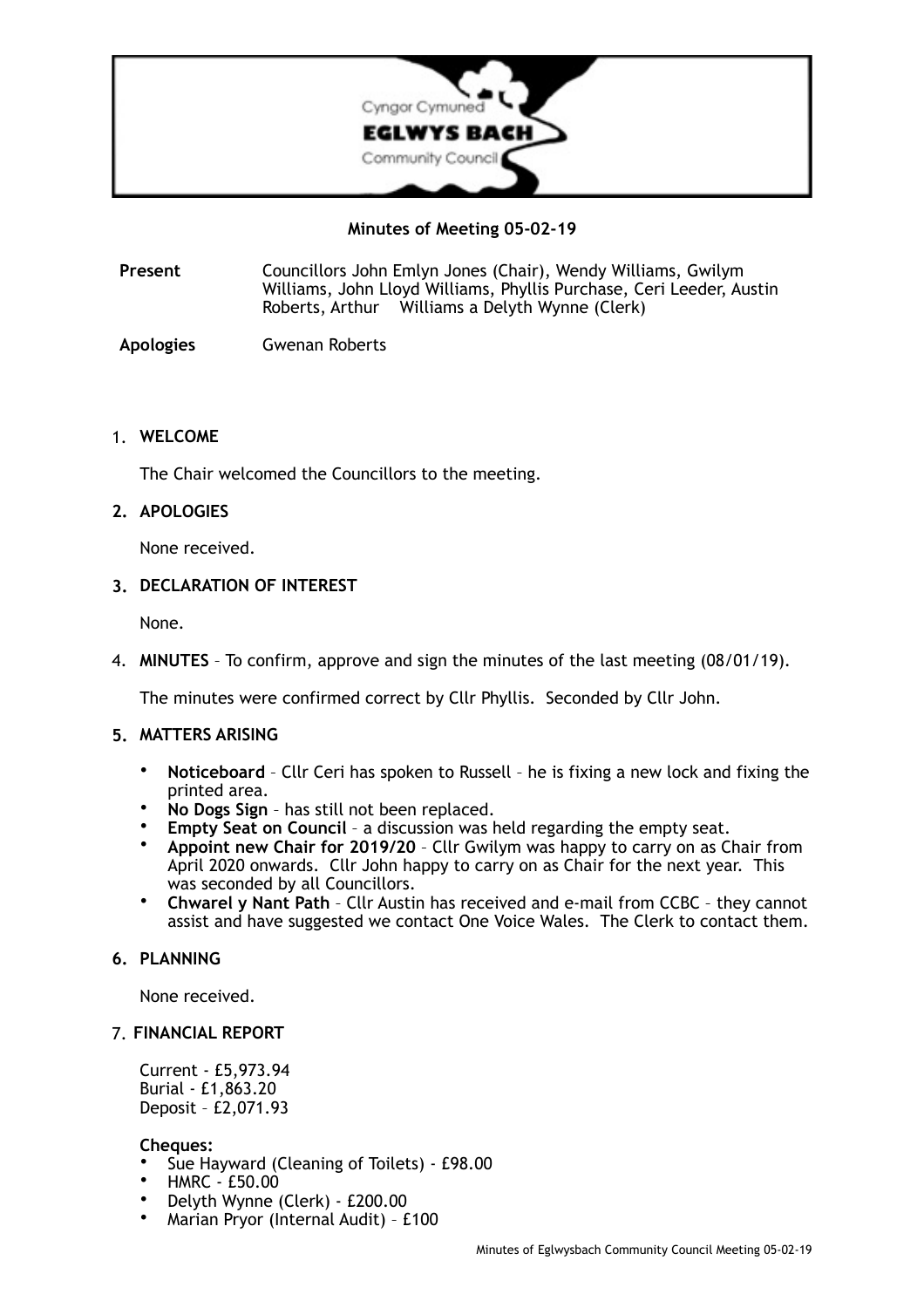

- John Emlyn Jones (Key Cutting) £13.00<br>• Neuadd Abersonwy (Hire of Hall) £28.00
- Neuadd Aberconwy (Hire of Hall) £28.00<br>•  $CRR (Skin) f220.00$
- CCBC (Skip) £220.00
- The Clerk to order a skip from ERF for May.
- The Clerk to discuss the Website with the Chair.

## **8. CORRESPONDENCE**

- **E-mail: Consultation: Review of Conwy's Home and Mobile Library services:**  Possible changes to the service – the Chair went through the 3 options. Option 1 was chosen. Clerk to feedback.
- **E-mail Llanrwst Mobile Recycling Centre:** Cllr Austin to contact ERF.
- **E-mail: Recycling lorries:**  Education needed regarding litter.
- **Letter Conwy CBC: possible service losses: Playing Fields** – Cllr Austin awaiting a response. Cllr Austin has told CCBC that the Community Council had included in the precept an amount to cut the grass privately - happy to use CCBC if cheaper. Cllr Ceri said that there was a report on its way from the school pupils regarding the playing field. **Public Toilets** – Chair expressed that the toilets were not in good condition.

• **Grwp Cynefin letter: Community led housing:** The Chair and Cllr Ceri have met with Arfon Hughes, Rural Housing Facilitator from Grwp Cynefin. A meeting will be held in Eglwysbach at the end of February, 3.00-7.30.

Cllr Phyllis has handed 15 forms out and asked everybody to send them back to Arfon Hughes. A letter will be sent to every household in Eglwysbach about the meeting.

• **E-mail Ian Shutes: Street Lighting:** 

Cllr Ceri stated that opinion on Facebook regarding the matter was 50% each way regarding street lightening – 50% said the cost of maintaining street lighting was too high and 50% wanted them to stay the same. Some councils have made a lot of savings - Pembrokeshire have saved 160k.

Cllr Austin to discuss with ERF - suggest dimming by 50%.

The Clerk to reply to Mr Shutes that the matter has been bought to the attention of CCBC.

• **CCBC E-Mail: Possible Opportunity for Improved IT Links within our Communities:** The Clerk to respond.

## **9. ANY OTHER BUSINESS**

- Next agenda Flag Pole.
- Reflectors on the grid by Church are not up. Cllr Austin to check.<br>• Hole in the river bed Cllr Austin said that a meeting had been be
- Hole in the river bed Cllr Austin said that a meeting had been held. CCBC are aware of problem and will be making moves to repair once the spawning season is over. Cllr Ceri to include in the Bulletin.